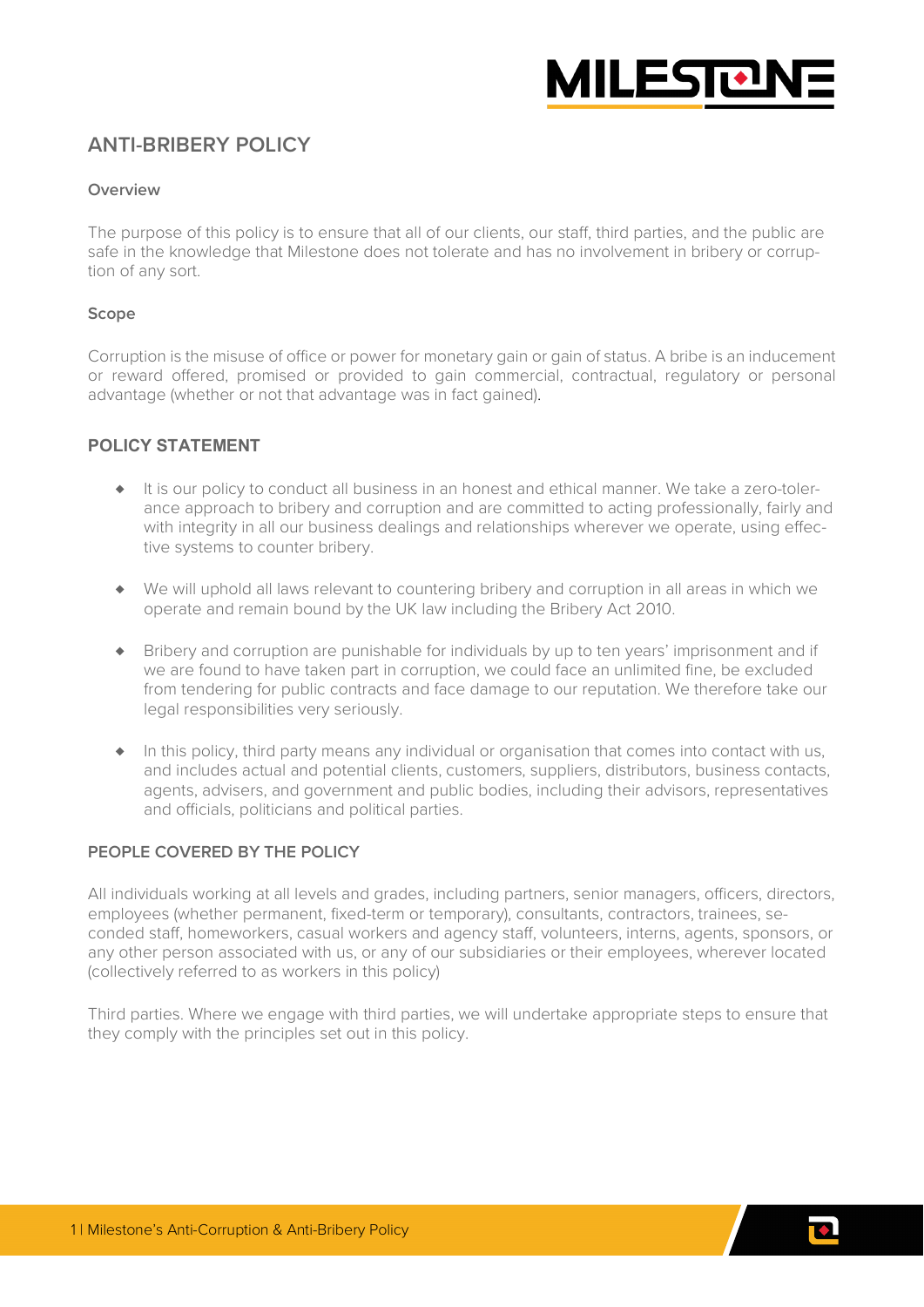

# **UNACCEPTABLE BEHAVIOUR**

We do not (nor do we employ someone) to:

- ♦ give, promise to give, or offer, a payment, gift or hospitality with the expectation or hope that a business advantage will be received, or to reward a business advantage already given.
- ♦ give, promise to give, or offer, a payment, gift or hospitality to a government official, agent or representative to "facilitate" or expedite a routine procedure.
- ♦ accept payment from a third party that we know or suspect is offered with the expectation that it will obtain a business advantage for them.
- ♦ accept a gift or hospitality from a third party if we know or suspect that it is offered or provided with an expectation that a business advantage will be provided by us in return.
- ♦ threaten or retaliate against another worker who has refused to commit a bribery offence or who has raised concerns under this policy; or
- ♦ engage in any activity that might lead to a breach of this policy.

#### **FACILITATION PAYMENTS AND KICKBACKS**

We do not make, and will not accept, facilitation payments or "kickbacks" of any kind. Facilitation payments are typically small, unofficial payments made to secure or expedite a routine government action by a government official.

Kickbacks are typically payments made in return for a business favour or advantage. We avoid any activity that might lead to, or suggest, that a facilitation payment or kickback will be made or accepted by us.

# **DONATIONS**

We do not make contributions to political parties. We only make charitable donations that are legal and ethical under local laws and practices.

# **HOW TO RAISE A CONCERN**

We encourage raising with us concerns about any issue or suspicion of the above at the earliest possible time. Any concerns or issues should be referred to our Directors or members of staff, where we can escalate this.

# **MONITORING AND REVIEW**

We will monitor the effectiveness and review the implementation of this policy regularly, considering its suitability, adequacy and effectiveness.